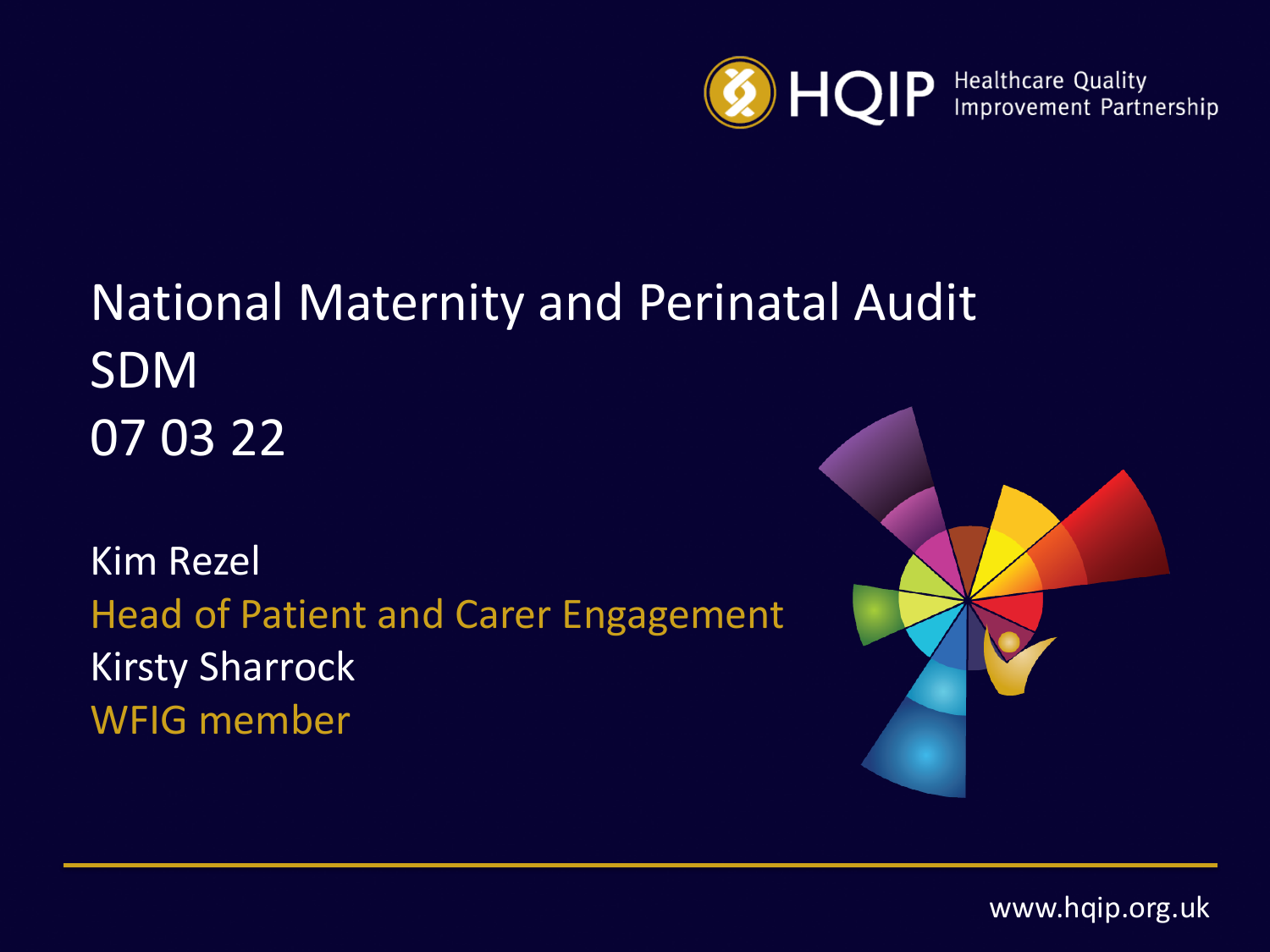## **Background and context**

#### **Contacts**

- NMPA Women and Families Involvement Group (WFIG)
- Institute of Health Visiting
- Twins Trust
- Maternal Mental Health Alliance
- Big Birthas
- LGBT Mummies Tribe
- Focus Group

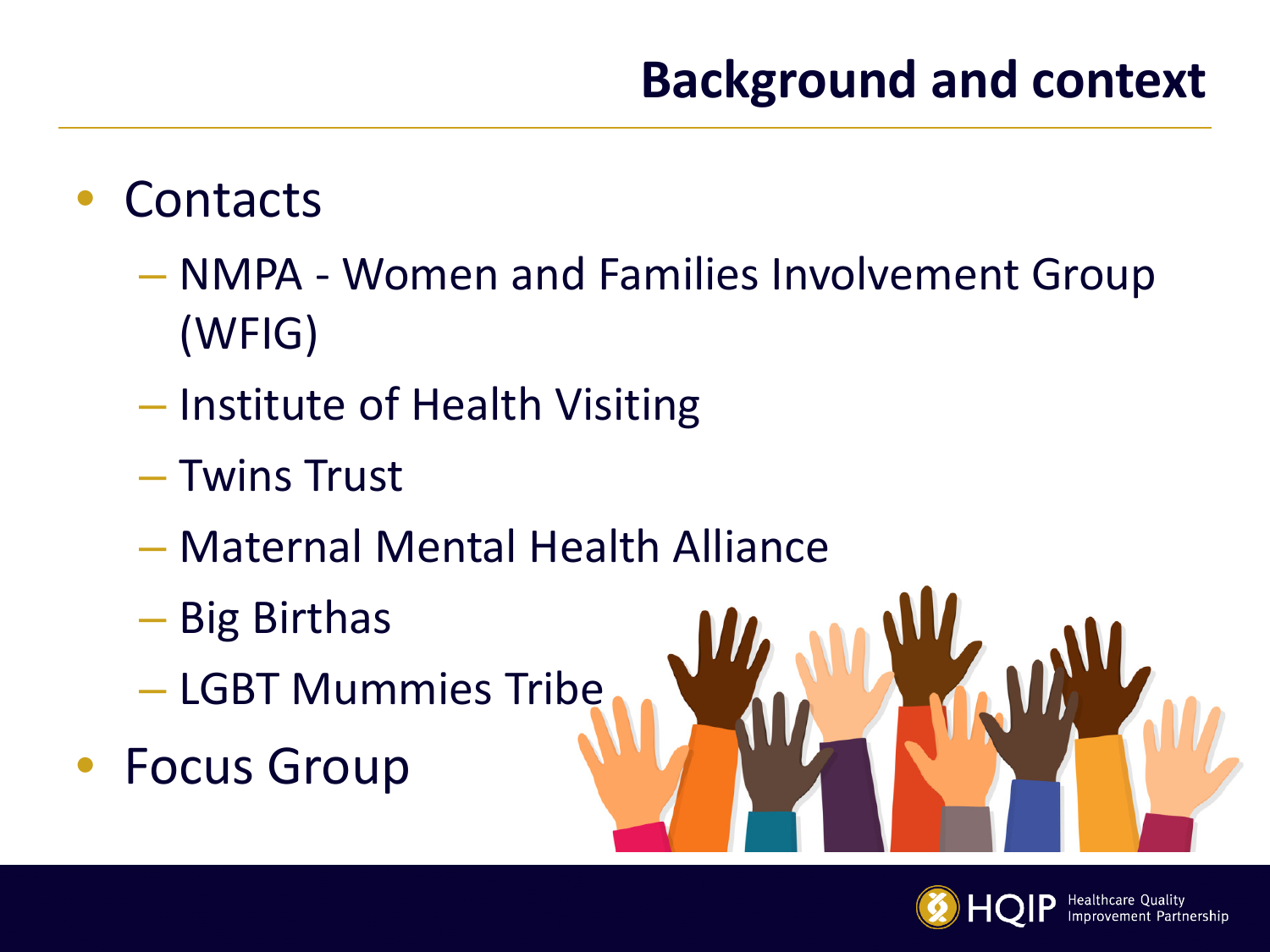### **What we discussed**

- More information on….
- Gaps in data
- Organisational survey
- Choosing a maternity unit
- Resources



Everyone who comes into contact with women before, during or after pregnancy has the opportunity to provide mental health support.

By taking a proactive, rounded approach to perinatal mental health (PMH), the significant human and economic costs of undiagnosed or untreated PMH problems can be minimised

The MMHA is calling for:



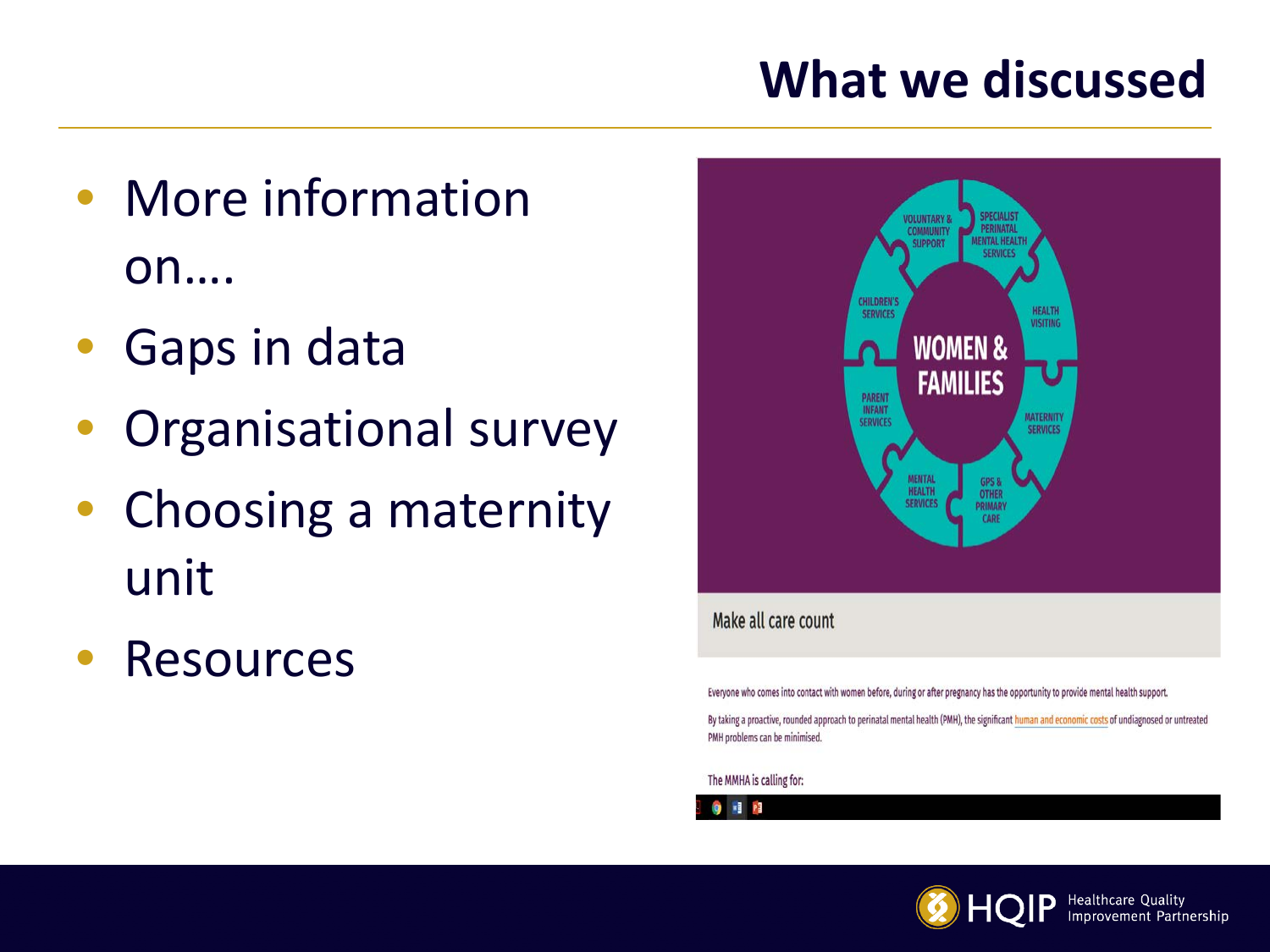- Miscarriage
- Induction
- Medication pre-birth
- Birth with chronic condition
- Birth without morbidity
- Women's choices versus numbers
- Longer term problems as a result of birth
- Malformations on baby

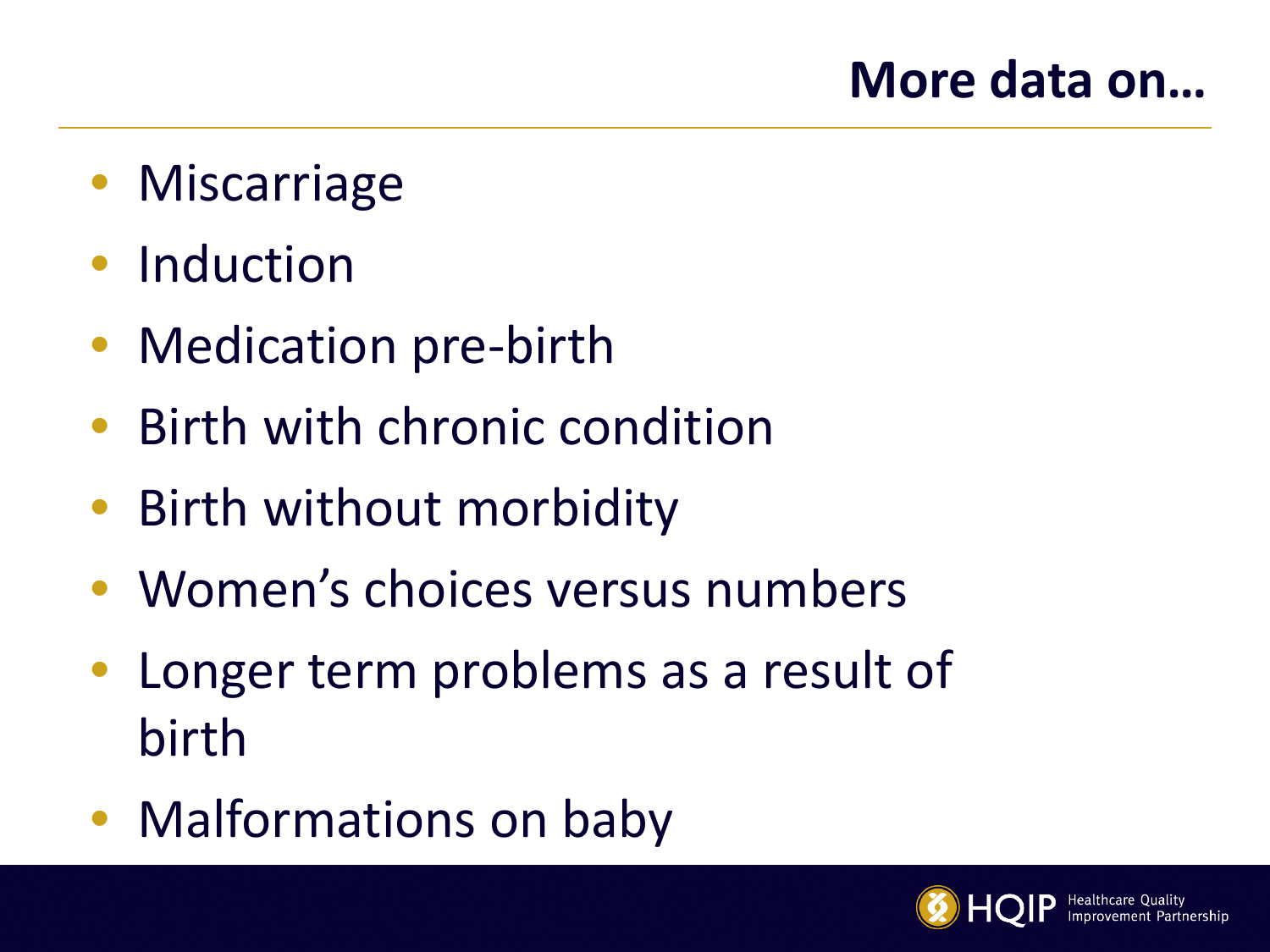#### **More data on…**

- GP linkages
- Perineal trauma
- Psychological outcomes
- Mental Health outcomes
- Impact of baby death

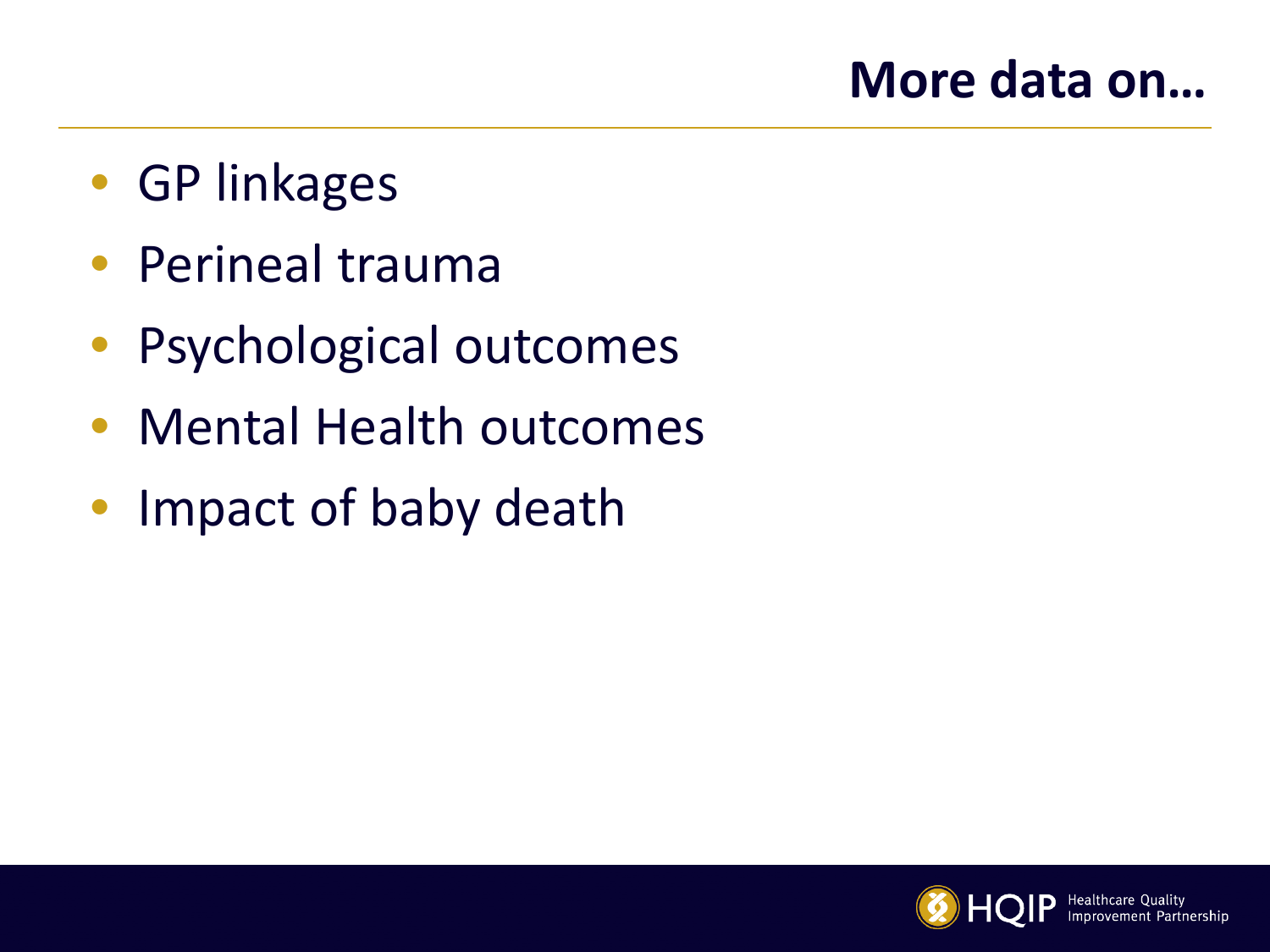### **Mental Health**

- Link between traumatic labour and post-partum psychosis
- Access to psych ward
- Access to pre-conception counselling
- Continued support from health visitor
- Community support

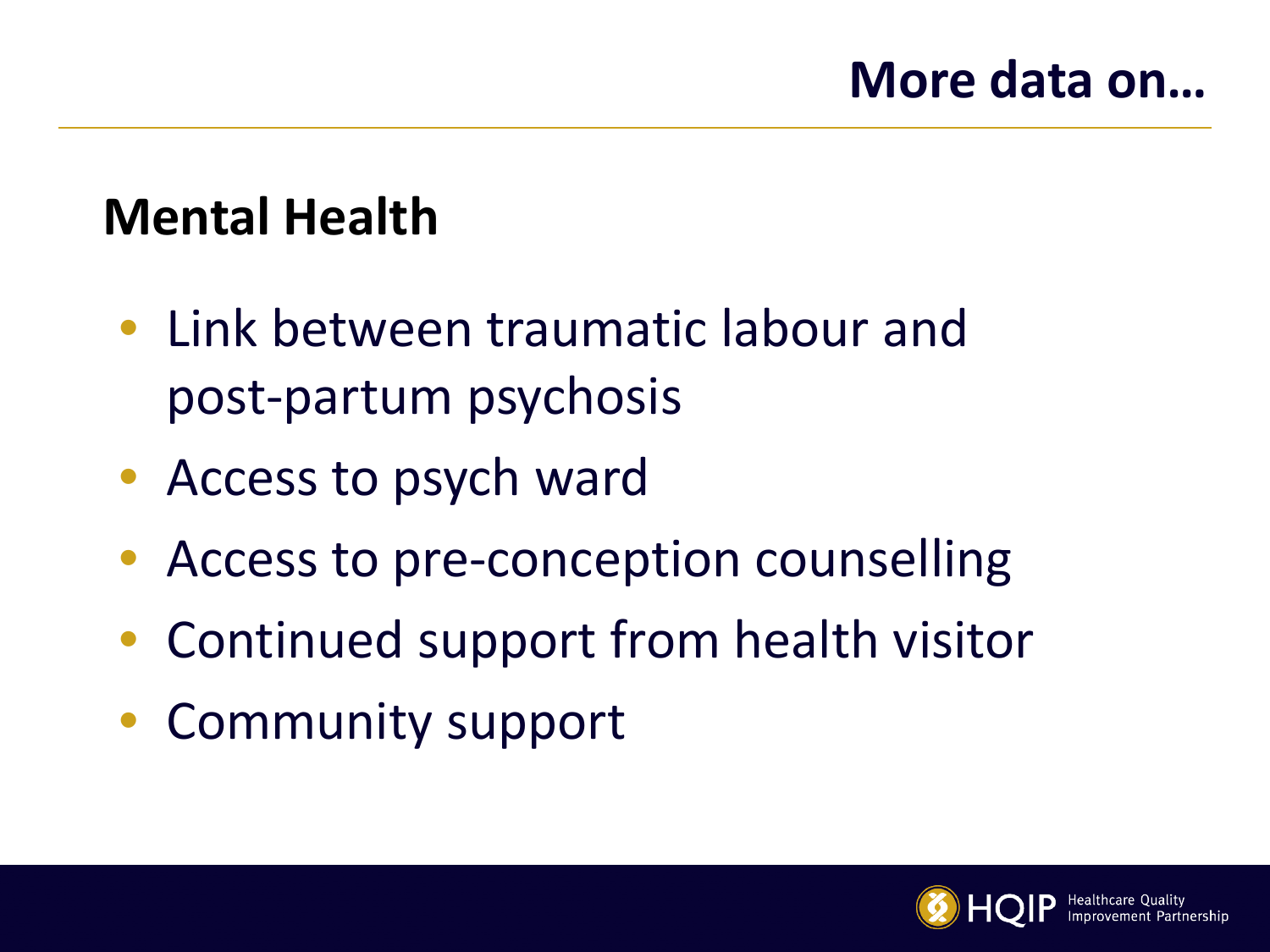#### **More data on…**

## **LGBTQ+**

- Numbers and location
- Outcomes
- C-sections
- Interventions and why
- Evidence base

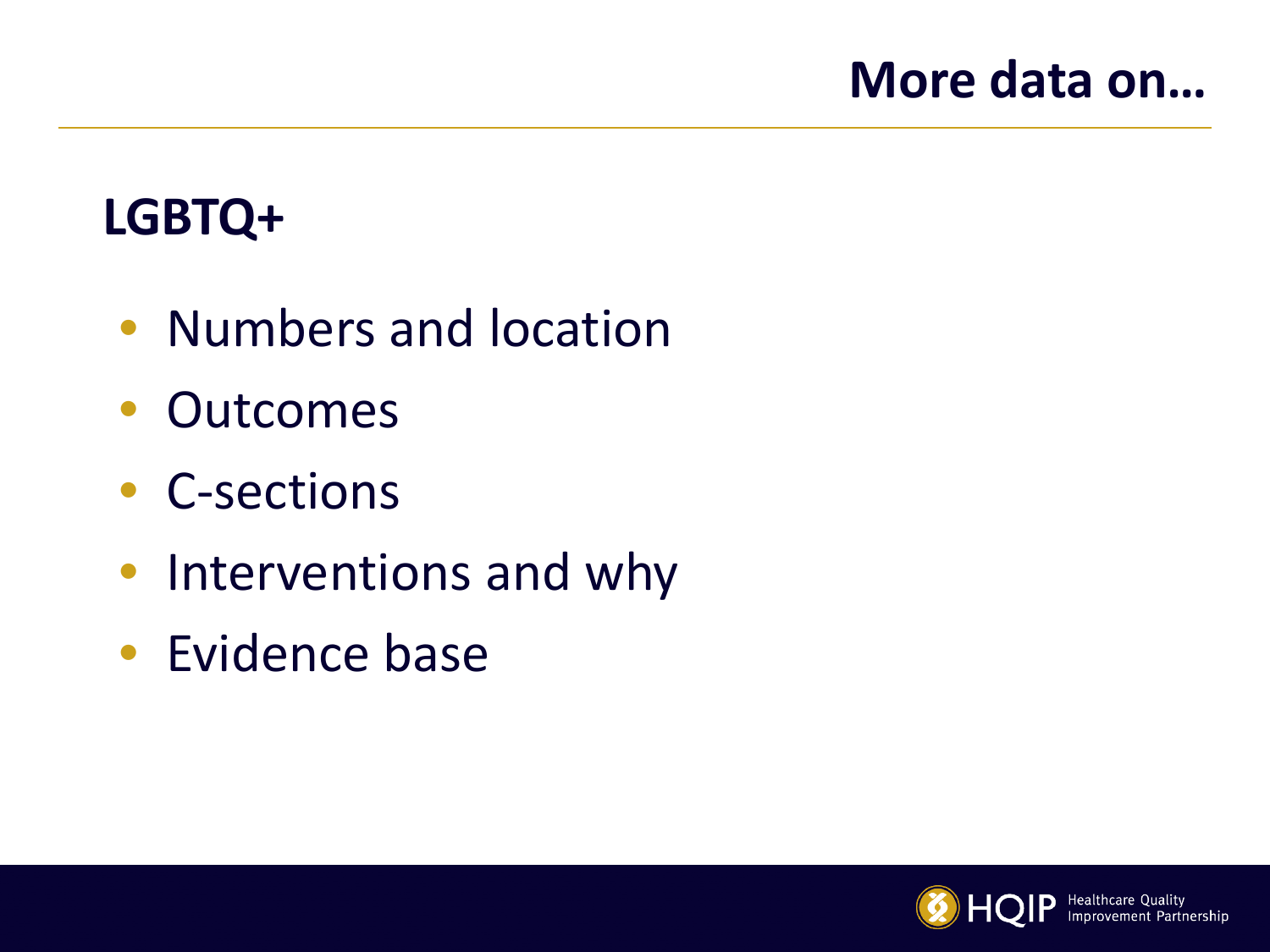## **Health visiting**

- 1. While you were pregnant or since your baby was born, did you experience any problems with your emotional or mental health or have a period of feeling low?
- 2. What help did you get with this?
- 3. What further help would you have wanted?

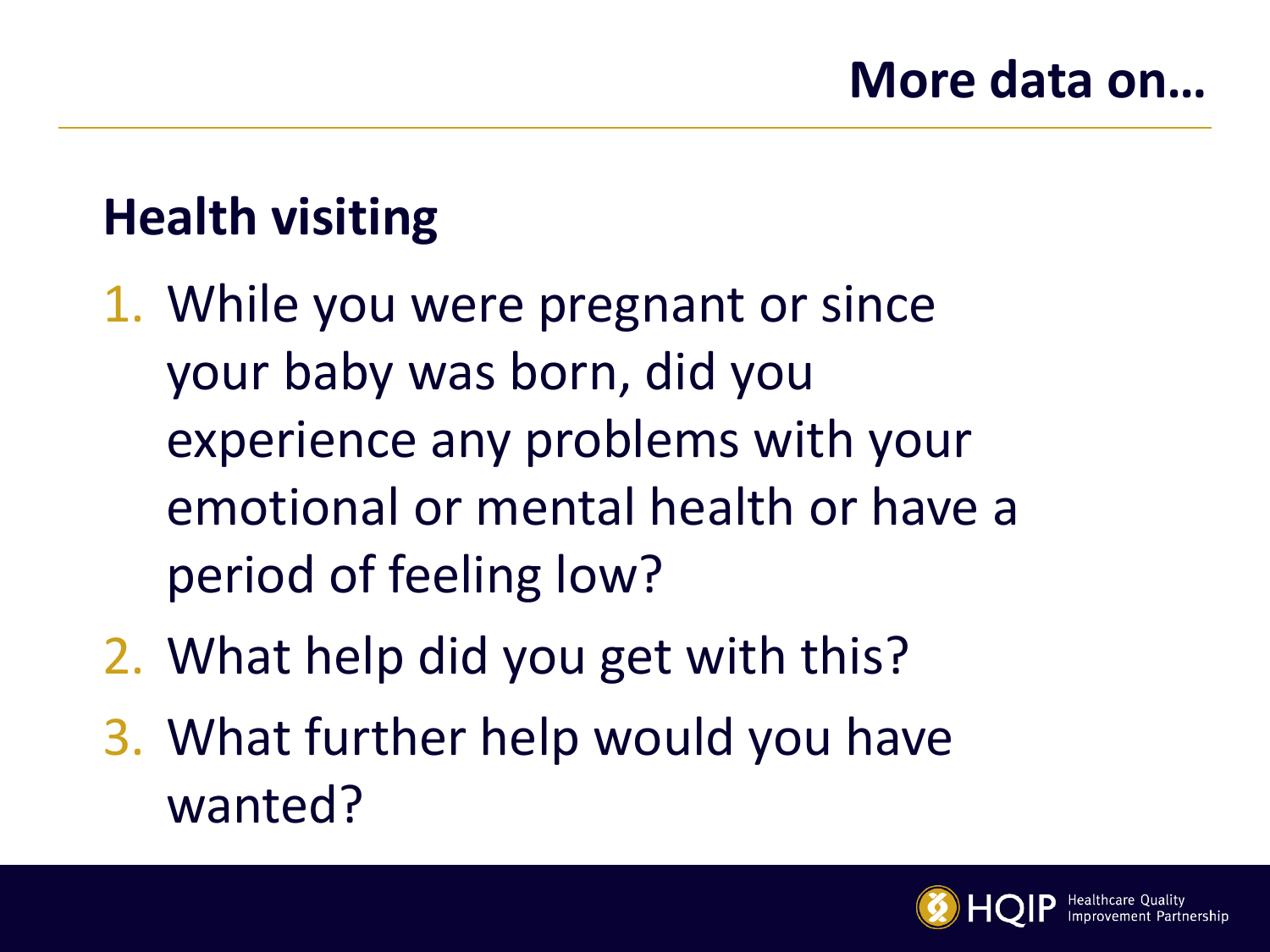## **Multiple births**

- Not enough base data
- Gestation at delivery
- Multiple births and placenta numbers
- Units with twin clinics

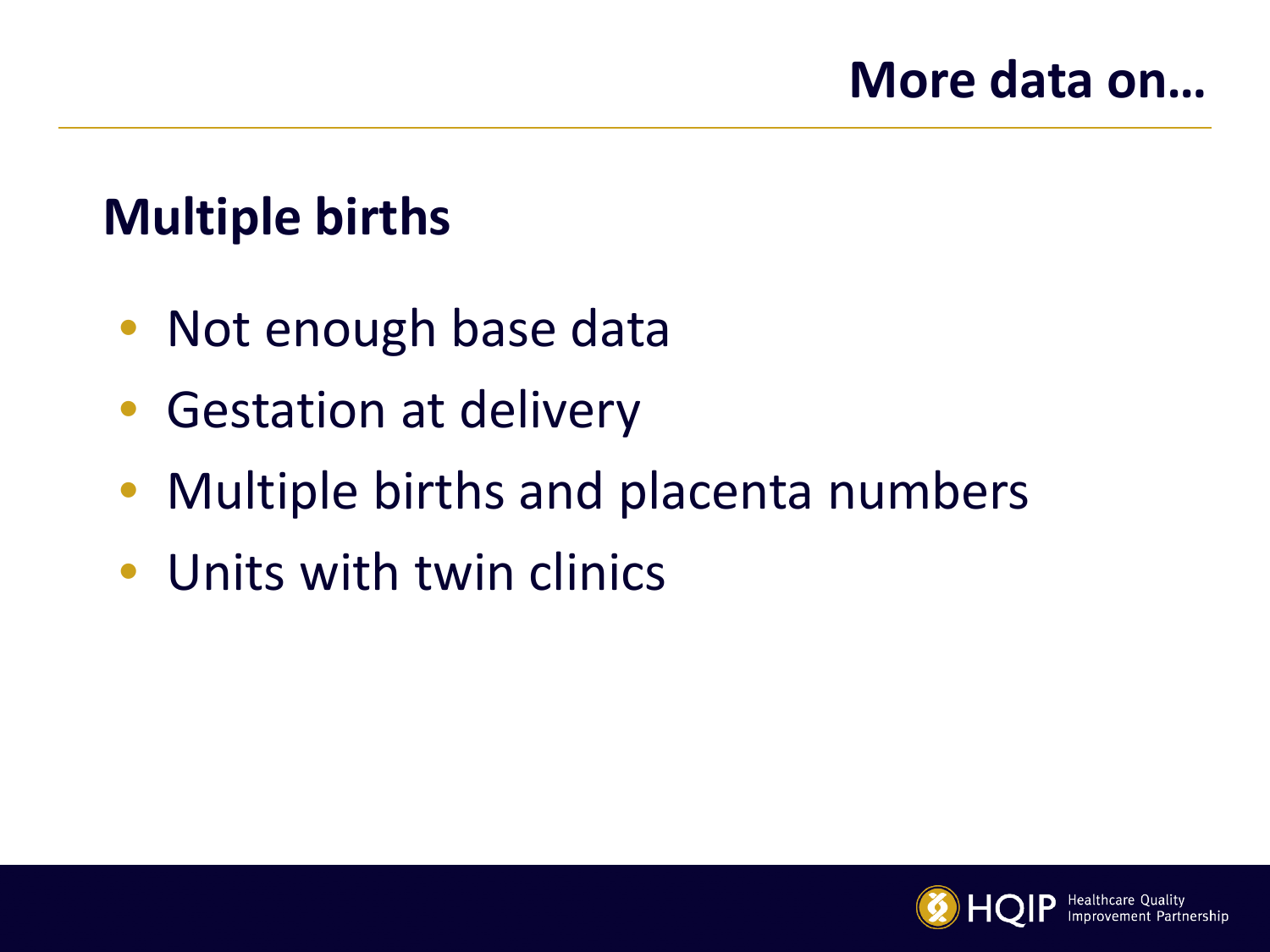- Women and birthing people's experience
- Definition of "high-risk"
- Evidence base
- Blanket data which doesn't describe the why
- Did you get the type of birth you wanted?
- Instruments before caesarean
- Postnatal care
- Indicators of safety rather than outcomes of birth

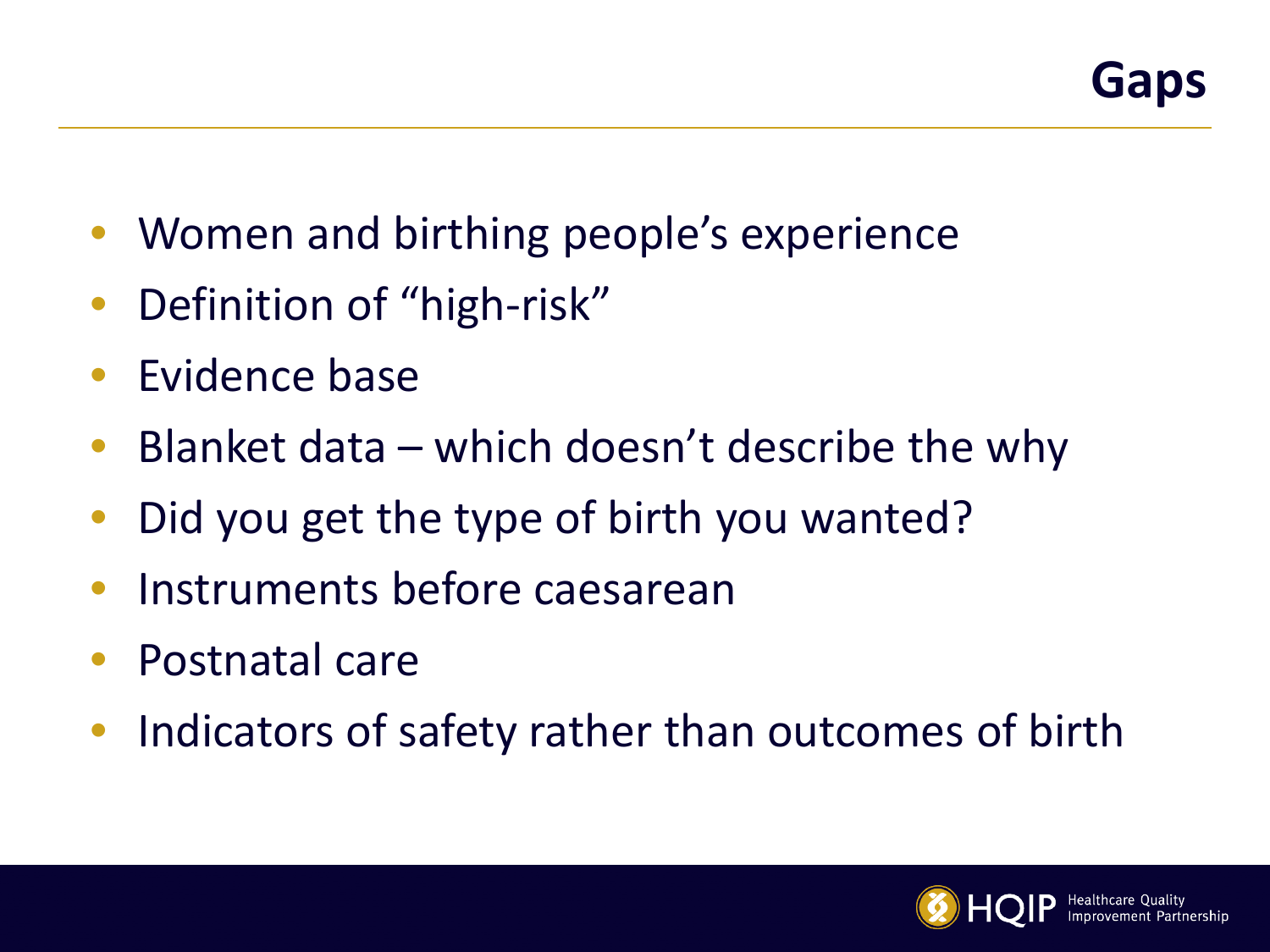# **Organisational survey**

- Available balanced information
- Continuity of care
- Specialist midwives
- Hospital policies
- Data about subsequent pregnancies
- Complication rates
	- Hemorrhages
	- APGAR

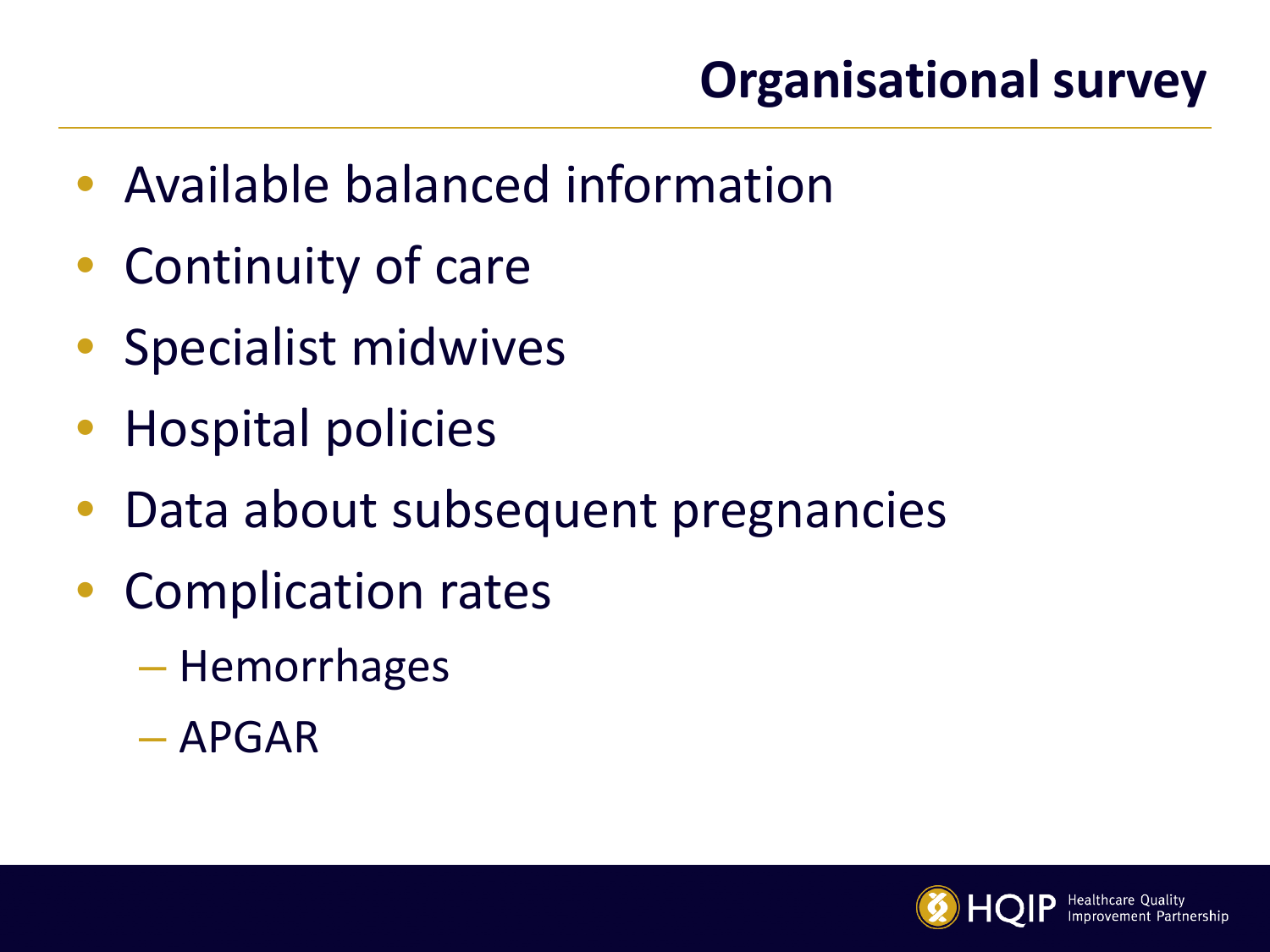## **Information on maternity units**

- Birthing pool and usage
- Allow repeat c-sections
- Stats on blood loss and tears
- C-section rates
- How the hospital deals with other conditions
- Assessment of care from the women/bp
- Pain relief asked and given
- Are women involved in the decision-making?

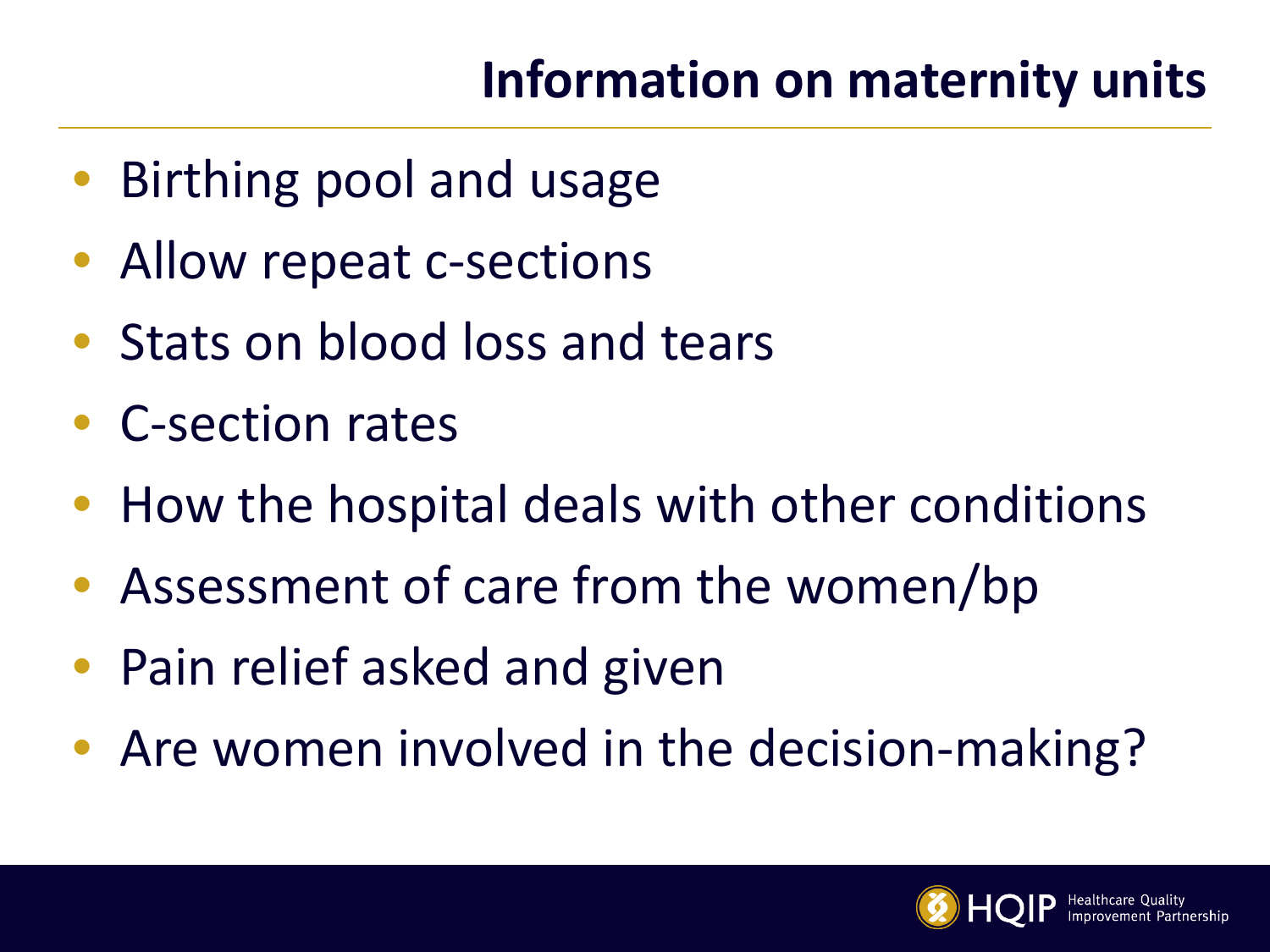- Graphics are accessible
- Data can help mother's make requests about experience
- Video is helpful and easy to understand



Who is responsible for the NMPA?

The NMPA is led by the Royal College of Obstetricians and Gynaecologists in partnership with the Royal College of Midwives, the Royal College of Paediatrics and Child Health and the London School of Hygiene and Tropical Medicine

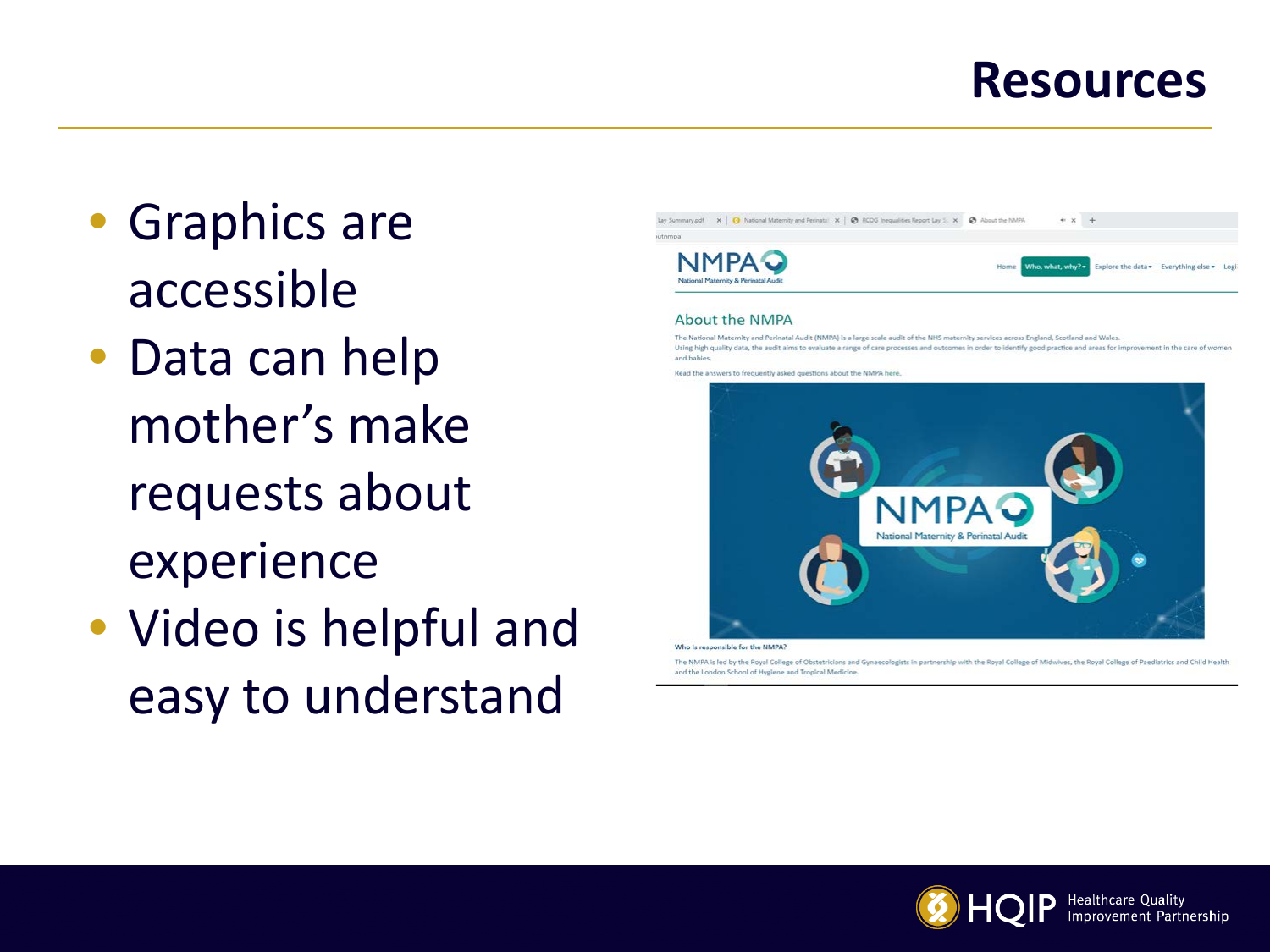#### **Improvements**

- Disseminated widely
- Language can be quite complicated
- Data is too old
- Information about how to use the data



#### **NHS Maternity Care for** women with a Body Mass Index of 30  $\text{kg/m}^2$  or above

**Lay Summary** 

Based on births between 1 April 2015 and 31 March 2017 in England, Wales and Scotland

#### What is the National **Maternity and Perinatal Audit?**

The National Maternity and Perinatal Audit is a large-scale project established to provide data and information to those working in and using maternity services.

We do this to evaluate and improve NHS maternity services, as well as to support women, birthing people and their families to use the data within their decision-making.

For more information about the NMPA, please see www.maternityaudit.org.uk

#### What is the BMI>30kg/m<sup>2</sup> sprint audit?

This sprint audit focused on aspects of maternity care specifically for those with a body mass index (BMI) of 30kg/m<sup>2</sup> or above and the work involved a lay advisory group who have a lived experience of this.

The group helped with the language used in the report, the measures or outcomes of pregnancy and birth most important to them, their interpretation of the results as well as working closely to produce this lay summary document.

The full report of the sprint audit can be found via the NMPA website using the link below:

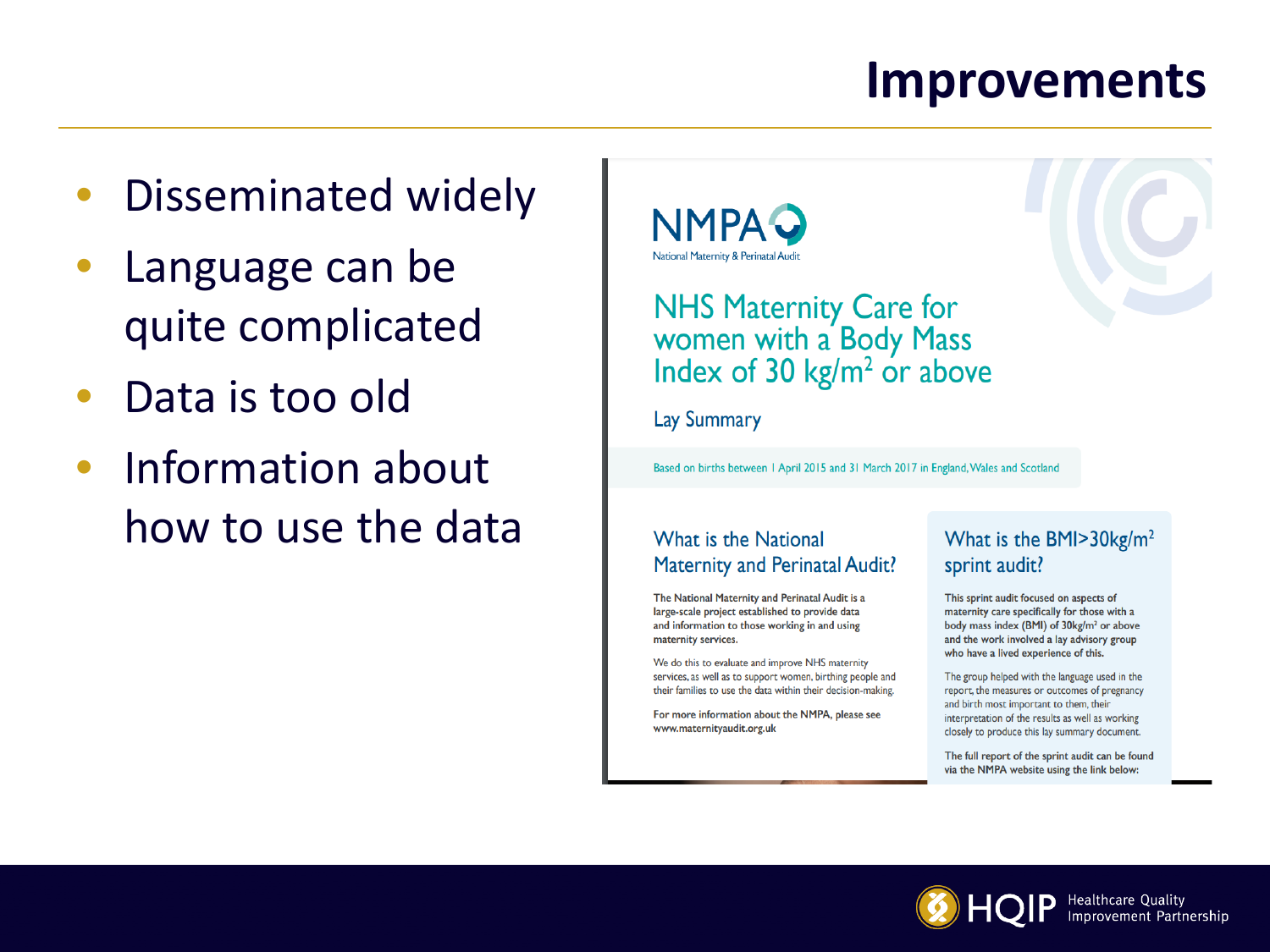### **Women and Families Group**

- Parents (and charities)
	- Different Experiences
	- Different choices
	- Common Themes